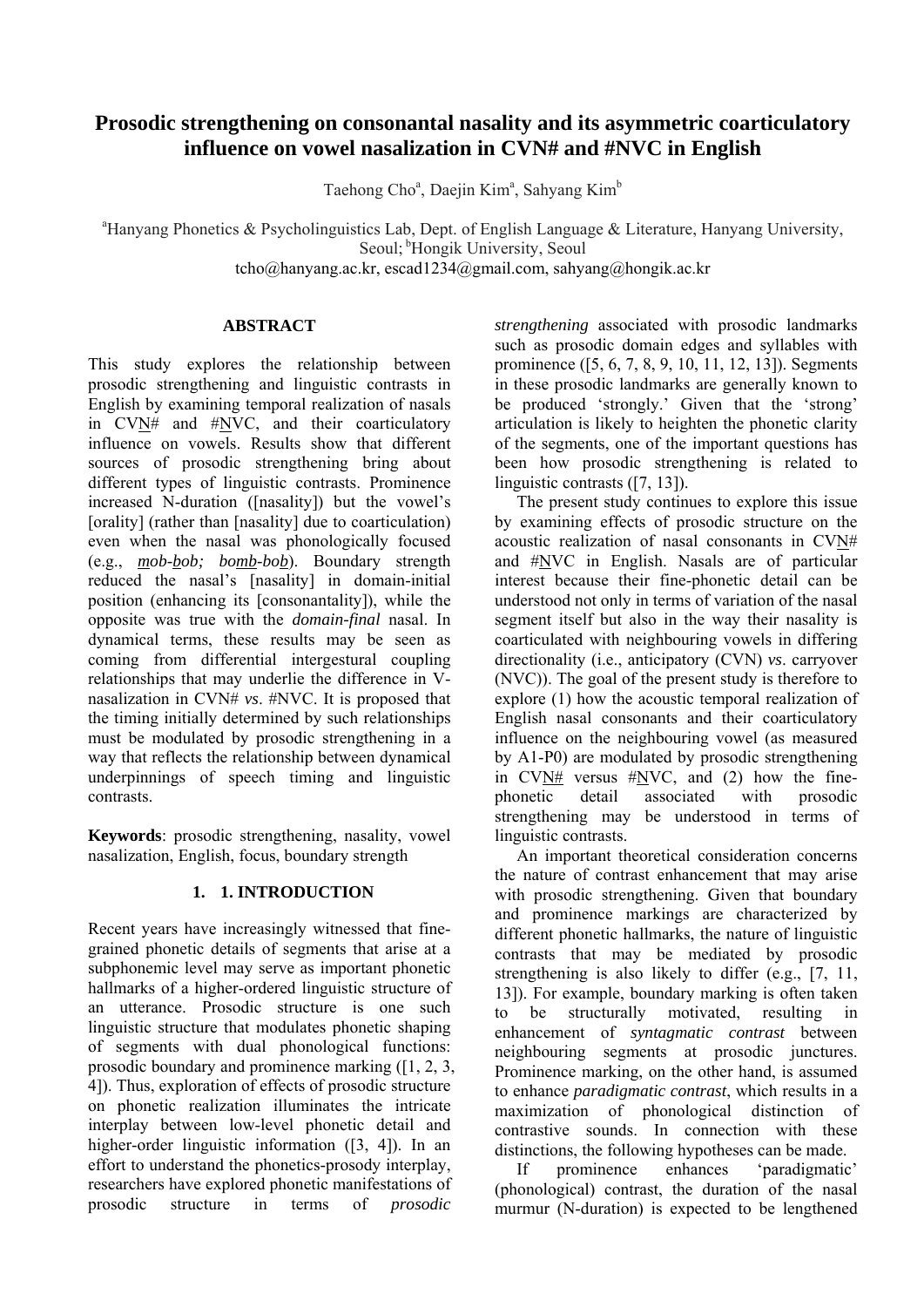which may be interpreted as an enhancement of [nasality]. At the same time, the nasal under prominence may also exert their coarticulatory influences more on the neighbouring vowels (*coarticulatory aggression*, e.g., [14, 15]), which is to be reflected in greater degree of V-nasalization. To test the prominence effect, three focus conditions were employed: lexical focus, phonological focus and no focus. It was important to test lexical versus phonological focus conditions, given that the enhancement of [nasality] may be achieved only when focus was made on the nasality of the consonant (phonological focus; 'mob' *vs*. 'bob' or 'bomb' *vs*. 'bob') rather than on the lexical (semantic) contrast ('bomb' *vs*. 'war') (cf. [7]).

The boundary effect, on the other hand, is expected to enhance *syntagmatic contrast* between the consonant and the neighbouring vowels. Under this hypothesis, [consonantality] is assumed to be enhanced with an increase in voicelessness rather than sonority (e.g.,  $[16, 17, 18]$ ). Thus, N-duration is expected to be shortened domain-initially (in #NVC) along with a reduction of its coarticulatory influence on the following vowel, which together is interpretable as enhancement of CV contrast. Yet, a different assumption can be made with the domain- 'final' nasals (in CVN#) as the final consonant is generally subject to weakening rather than strengthening ([17, 19]). The consonantal weakening may then be acoustically expressed in a direction to increase sonority, hence longer N-duration and more V-nasalization.

Another theoretical consideration is concerned with how the observed acoustic variation due to prosodic structure can be understood in dynamical terms. Generally observed asymmetric syllable position effects on V-nasalization (more in CVN# than in #NVC) may be understood as coming from differential intergestural coupling relationships (antiphrase *vs*. in-phase, respectively), which, in theory, determines the timing between the consonantal constriction gesture and the velum lowering gesture  $(20, 21)$ ; cf.  $[22]$ ). Under this assumption, any observed systematic variation in V-nasalization due to prosodic strengthening can be taken to ensue from a fine tuning of intergestural timing as a function of prosodic structure (e.g., [21, 22]). The present study will allow us to explore how this may be the case in connection with the enhancement of linguistic contrasts that may underlie prosodic strengthening.

#### **2. METHOD**

Eight native speakers of American English, who were in their 20s and 30s, participated in the experiment.

The test words included four words (*palm, bomb, ten, den*) in CVN# and four words (*mop, mob, net, Ned*) in  $\#NVC$  (' $\#$ ' = an IP or a Wd boundary). As shown in Table 1, these words (underlined) were embedded in carrier sentences in a mini discourse situation where Boundary (IP/Wd) and Focus (LexF, PhonF, UnF) were systematically manipulated.

In the experiment, the subjects were presented with each mini dialogue on a computer screen, and the prime sentence (Speaker A, pre-recoded by a native speaker) was played back from a loudspeaker. The subjects then read the target sentence (as Speaker B) in response to the prime sentence presented auditorily as well as visually. In order to induce different types of focus, the subjects were asked to make contrast between words in bold in Sentences A and B, so that they made corrective lexical contrastive focus (e.g., *WAR vs*. *BOMB*) or corrective phonological contrastive focus on the nasal consonant (e.g., *BOB vs. BOMB*). For boundary conditions, an IP boundary was induced by placing a tag question after the test word (Table 1, (1)-(3)) or by placing a short utterance "Not exactly" before the test word (Table 1, (7)-(9)). The Wd boundary was induced by placing the test word in the middle of a short phrase "*say [XXX] fast again*" (Table 1, (4)-(6)).

**Table 1.** An example set of test words (underlined) with varying focus and boundary conditions. .

#### **CVN#, IP-final**

- (1) A: Were you supposed to write "*WAR*"?
- B: No. I was supposed to write "*BOMB*", wasn't I? (**LexF**) (2) A: Were you supposed to write "*BOB*"**?**
- B: No. I was supposed to write "*BOMB*", wasn't I? (**PhonF**) (3) A: Were **YOU** supposed to write "*bomb*"?
- B: No. **JOHN** was supposed to write "*bomb*", wasn't he?  $(IInF)$
- **CVN#, Wd-final (IP-medial)**
- (4) A: Did you write "*say WAR fast again*"?
- B: No. I wrote "*say BOMB fast again*". (**LexF**)
- (5) A: Did you write "*say BOB fast again*"?
- B: No. I wrote "*say BOMB fast again*". (**PhonF)**
- (6) A: Did you write "*say bomb FAST again*"? B: No. I wrote "*say bomb SLOWLY again*"*.* (**UnF**)
- **#NVC, IP-initial**
- (7) A: Did you write "*GANG fast again*"?
- B: Not exactly. "*MOB fast again*" was what I wrote. (**LexF**) (8) A: Did you write "*BOB fast again*"?
- B: Not exactly. "*MOB fast again*" was what I wrote. (**PhonF**) (9) A: Did you write "*mob FAST again*"?

B: Not exactly. "*Mob SLOWLY again*" was what I wrote. (**UnF**)

#### **#NVC, Wd-initial (IP-medial)**

(similar to Wd-final (IP-medial) sentences in CVN#)

The recording was made in a sound-attenuated booth, using a SHURE VP88 44 condenser microphone and a Tascam DR-680 digital recorder at a sampling rate of 44 kHz. In total, 1,536 sentence tokens were collected (8 items x 2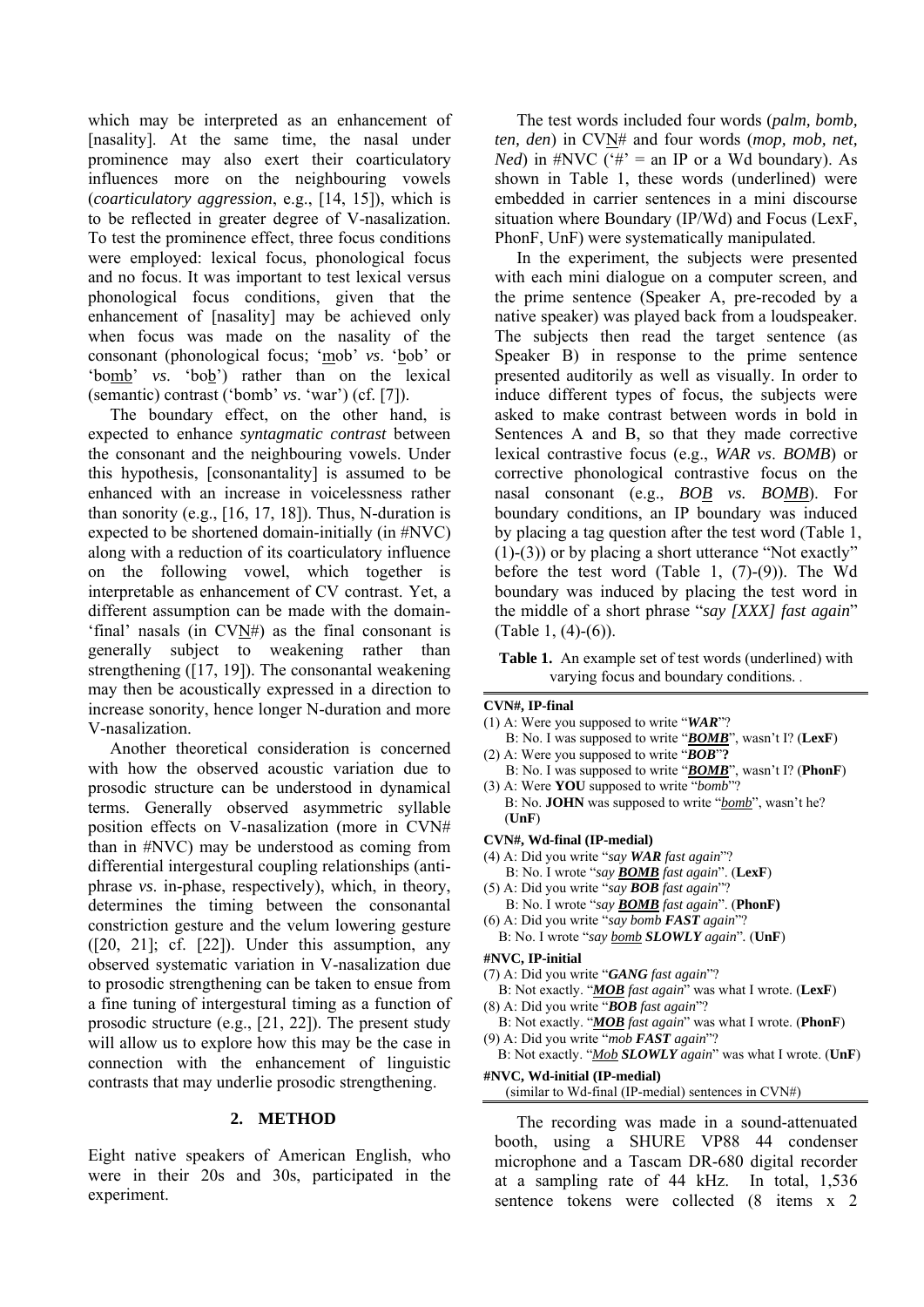boundaries x 3 focus types x x 4 repetitions x 8 speakers). Out of these, 83 tokens were discarded due to unintended prosodic boundaries (as agreed by three authors) and measurement errors for A1-P0, so that 1453 tokens were included for the analyses.

Acoustic measurements included N-duration (duration of nasal consonants, /n/ or /m/) and A1-P0 (A1=amplitude of F1; P0=amplitude of the spectral nasal peak in the vicinity around 250 Hz) (e.g,. [24, 25, 26]). A1-P0 was taken from the midpoint of the vowel as an index of V-nasalization (the lower, the more nasalized)**.** (A1-P0 measured in other portions of the vowel is not reported here.)

#### **3. RESULTS**

Statistical evaluations of effects of Syll-Position (final/coda, initial/onset), Focus (LexF, PhonF, UnF) and Boundary (IP, Wd) were made based on repeated measures ANOVAs with posthoc comparisons (with Bonferroni corrections) for further analyses of within-factor effects.

#### **3.1 Nasal Consonant Duration (N-duration)**

N-duration was significantly influenced by all three prosodic factors with interactions in all possible ways each at  $p<001$ . Most clear effects were found with Syll-Position and Focus: N-duration was longer in #NCV than in CVN#  $(F[1,7]=30.4, p<0.001)$ (compare the right *vs*. left panels in Figure 1(a)), and it was longer when focused (both lexical and phonological) than when unfocused  $(F[1, 14] = 109.6$ , p<.001), but with no difference between lexical and phonological focus.

Variation in N-duration, however, is more complex in association with Boundary. There was a main effect of Boundary (F[1,7]=23.5, p<.005), but with a Boundary x Syll-Position interaction  $(F[1,7]=169.5, p<0.01)$  and a three-way interaction (F[2,14]=28.1, p<.001). The Boundary x Syll-Position interaction stemmed from an asymmetric boundary effect on N-duration in CVN# *vs.* #NVC. As can be inferred from Fig. 1(a), N-duration in CVN# tended to be longer IP-finally than Wd-finally (p<.08) in line with a domain-final *lengthening* effect, but the opposite was true in #NCV, showing a domain-initial *shortening* effect (i.e., *shorter* IPinitially than Wd-initially, p<.001). However, posthoc comparisons associated with the three-way interaction revealed that the *final lengthening* effect in CVN# was significant only in the unfocused condition  $(p<0.05$ ; see Fig.1(a), left), whereas the *domain-initial shortening* effect in #NVC was robust across focus conditions (see Fig.1(a), right).

#### **3.2 A1-P0: Degree of V-nasalization**

There was a significant main effect of Syll-Position on A1-P0 (F[1,7]=34.5, p<.001), with lower A1-P0 in CVN# than in #NVC (compare the left *vs.* right panels in Figure 1(b)), indicating a greater degree of V-nasalization in the anticipatory (CVN#) than in the carryover  $(\#NVC)$  direction. There was also a significant main effect of Focus (F[2,14]=15.5, p<.005), with less V-nasalization (i.e., coarticulatory resistance) when focused than unfocused, while no difference was observed between lexical and phonological focus. This focus effect was observed in both directions (CVN# and #NVC at  $p<.05$ , Figure 1(b)), showing vowels' coarticulatory resistance to nasalization under prominence (focus).

The Boundary factor yielded no main effect on A1-P0  $(F[1,7] \le 1)$ , but as was the case with Nduration, Boundary interacted with Syll-Position (a trend effect:  $F[1,7]=4.8$ ,  $p<.07$ : V-nasalization tended to be *more* IP-finally (showing *coarticulatory vulnerability* in CVN#), but *less* IP-initially (showing *coarticulatory resistance* in #NVC). The asymmetric coarticulatory pattern is reliable only in the unfocused condition (Figure 1(b): CVN#,  $p<.05$ ;  $\#NVC$ , p<.07). That is, only in the absence of the focus effect, the influence of boundary strength became effective on V-nasalization.

**Figure 1**: (a) Nasal Consonant Duration; (b) Degree of Vnasalization as reflected in A1-P0 (z-scores).  $*$  = p<.05;  $**=p<.001$ ,  $'tr' = .05 < p < .08$ 

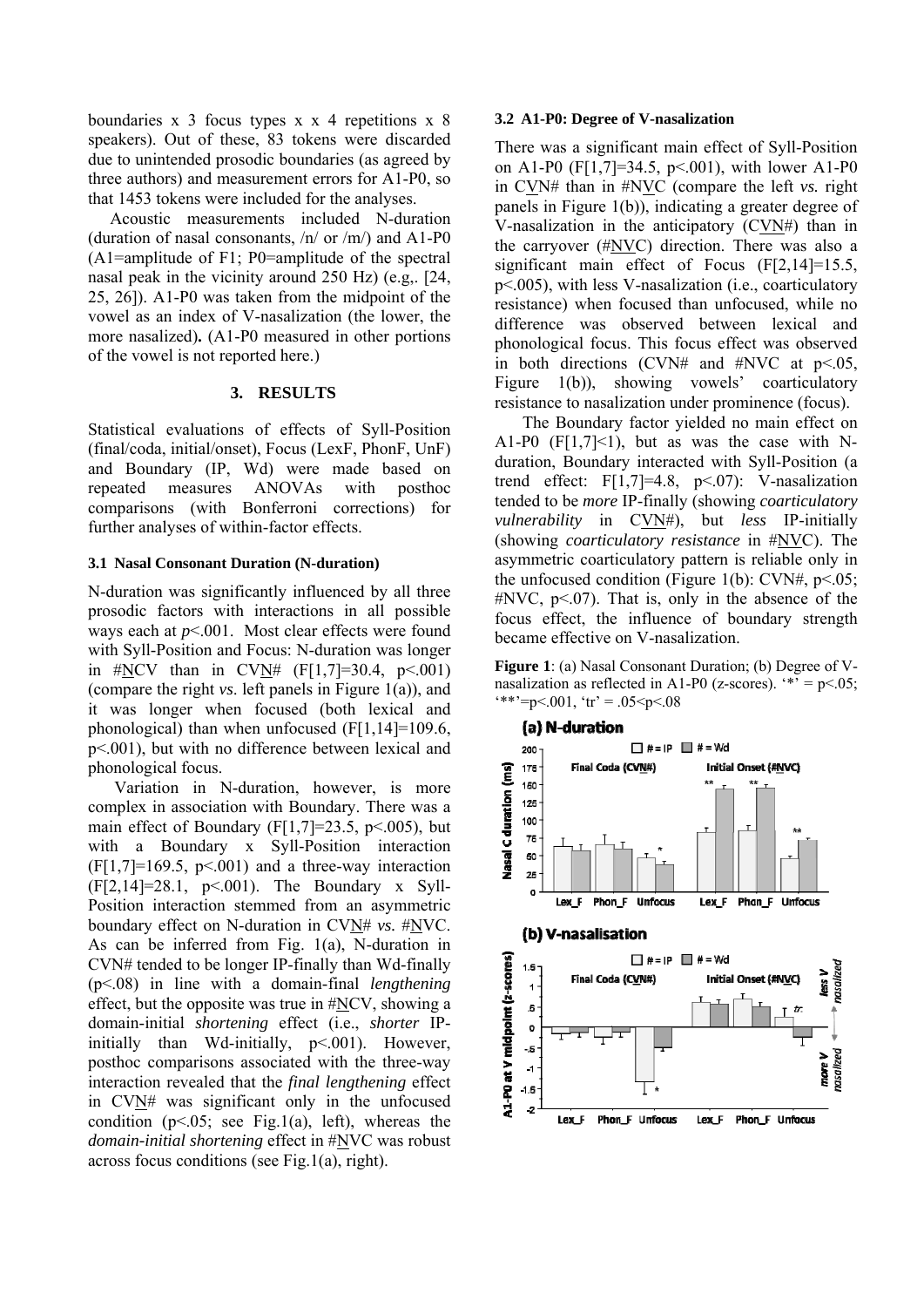## **4. SUMMARY AND DISCUSSION**

One of the basic findings was that N-duration was much shorter in the coda  $(CV N#)$  than in the onset (#NVC) in line with previously observed articulatory weakening of final consonants (e.g,. [17, 19]). Despite the shorter N-duration in CVN# (than in #NVC), however, the degree of V-nasalization was still greater in CVN# (than in #NVC), which is consistent with the general observation in the coarticualtory literature (i.e., more V-nasalization in the anticipatory (CVN) than in the carryover (NVC) direction [22, 27]). The asymmetric pattern due to syllable position is also accountable in dynamical terms—i.e., by differential coupling relationships of the velum lowering gesture and the oral constriction gesture (relatively earlier *vs.* later velum lowering gesture due to anti-phase *vs.* in-phase intergestural couplings [20, 21]).

As for prominence effects, N-duration was lengthened under focus, which may be interpreted as enhancing the consonant's [nasality]. But phonological focus on the nasal was no better than lexical focus in increasing N-duration. More crucially, V-nasalization *decreased* when focused (in both anticipatory or carryover coarticulation), even when the nasal consonant was phonologically focused—i.e., in an environment in which the nasal's coarticulatory aggression on the neighbouring vowels is expected to be greater (e.g., [14, 15]). This means that the focus-induced modification of V-nasalization worked, if anything, against enhancement of [nasality]. From the dynamical perspective, although the timing between the oral and velic gestures is assumed to differ between CVN and NVC (with anti-phase *vs.* inphase couplings), prominence (focus) was found to influence the intergestural timing in a unified way i.e., by reducing V-nasalization regardless of directionality (CVN/NVC) and focus type (lexical/phonological). This implies that the timing between the oral and velic gestures initially determined by differential coupling relationships are further fine-tuned by prominence in a linguistically significant way to enhance linguistic contrasts—e.g., the [orality] feature of the vowel in the present case.

Effects of Boundary were in sharp contrast between domain-final and domain-initial positions. N-duration was significantly shortened domaininitially (*vs.* domain-medially), but tended to be lengthened domain-finally (*vs.* domain-medially). The domain-initial shortening of N-duration is interpretable as enhancing the [consonantality] feature (the lesser the nasality, the more the consonantality) ([16, 18, 19]), while the domainfinal lengthening of N-duration reflects a local

slowing down at a prosodic juncture [23]. A similar asymmetry was found with V-nasalization: Vowels were coarticulated with nasals *less* domain-initially, but *more* domain-finally (than domain-medially). These results suggest that the boundary effect on the *domain-initial* nasal enhances the nasal's [consonantality] rather than its [nasality], enhancing CV (syntagmatic) contrast. On the other hand, the boundary effect on the *domain-final* nasal appears to be better characterized as 'weakening' of [consonantality]—i.e., the increase of both Nduration and V-nasalization in CVN# is likely to increase the consonant's sonority, thus weakening its consonantality. On a speculative note, it appears that the weakening of consonantality allows for a loosening of the articulatary linkage of the oral constriction and the velum lowering gesture, which may account for more nasal coarticulation in domain-final position. This is consistent with the assumption that the intergestural timing is less stable in an anti-phase mode than in an in-phase mode, allowing for more coarticulatory flexibility in CVN#.

Another noteworthy point is that boundary interacted with prominence, such that the boundary effect, especially on V-nasalization, was reliable only in the absence of focus. This suggests that the coarticulatory resistance force under focus takes precedence over the boundary effect (as a kind of ceiling effect), and boundary takes effect only in the absence of prominence (cf. [10, 13]). Crucially, however, the boundary effect on V-nasalization was still asymmetric with coarticulatory resistance in #NVC *vs.* coarticulatory vulnerability in CVN#. Again in dynamical terms, this has an implication for the theory of pi-gesture (e.g., [23]) in that the local slowing-down of articulatory movement at a prosodic juncture (as assumed by the theory) must be modulated differentially in order to account for the asymmetric boundary effects on the intergestural timing in CVN# (with anti-phase coupling) *vs.* #NVC (with in-phase coupling) (see [21] for related discussion).

In conclusion, the present study showed that prosodic strengthening is differentially reflected in N-duration and V-nasalization, depending on its source. The prominence-induced strengthening increases the [orality] feature of the vowel (rather than [nasality] of the consonant) even when focus fell on the nasal. On the other hand, the boundaryinduced domain-initial strengthening effect increases the nasal's [consonantality] through its shortening and reduction of coarticulatory exertion on the following vowel. Yet, this boundary effect on *initial* nasals was in sharp contrast with the boundary effect on *final* nasals the latter of which is better characterized as weakening in their consonanality.